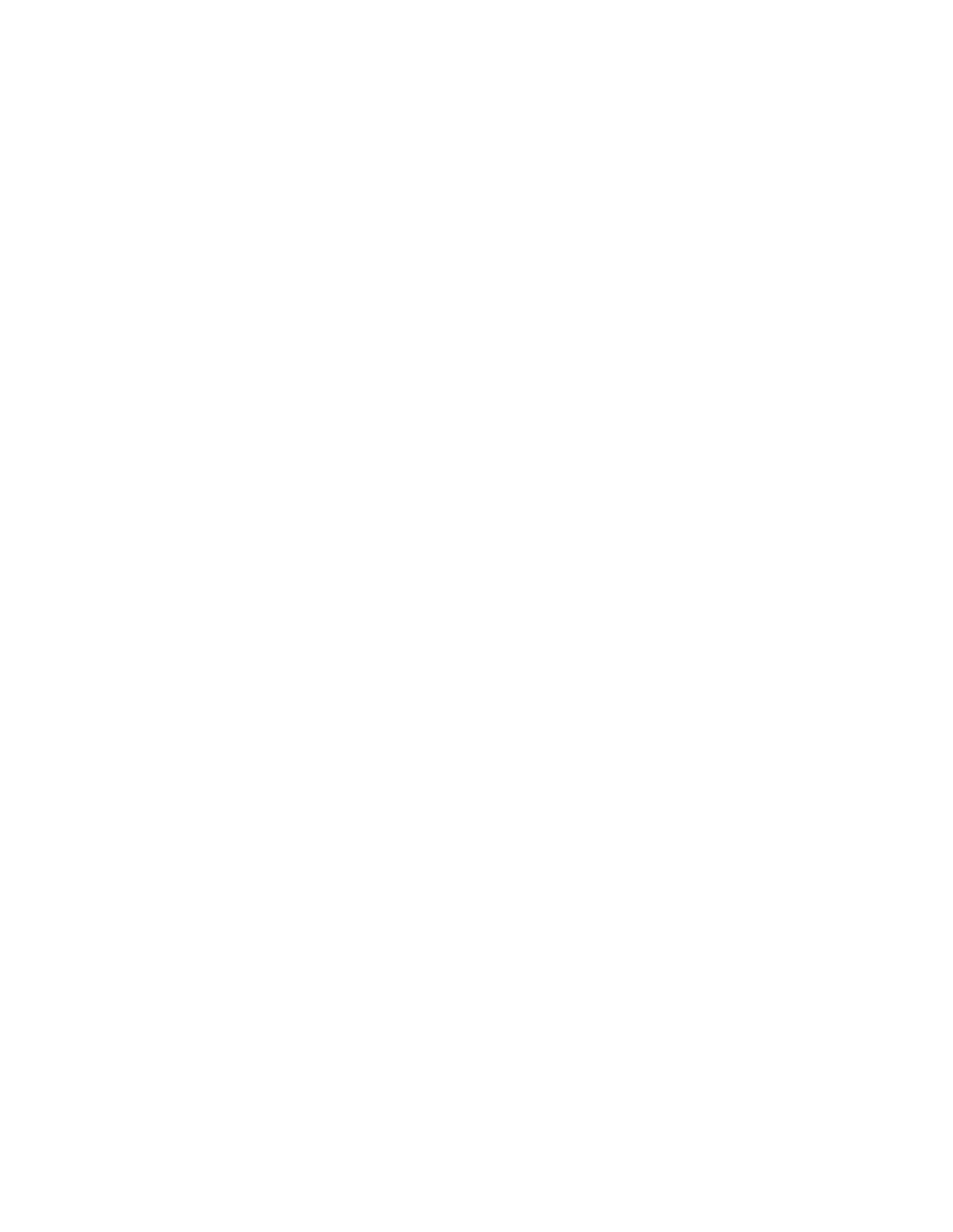## CANNOCK CHASE COUNCIL

## MINUTES OF THE MEETING OF THE

## PAY ADJUSTMENT & STAFF STRUCTURE REVIEW CABINET COMMITTEE

## HELD ON FRIDAY, 8 JULY, 2011 AT 5.30 P.M.

## IN THE CIVIC CENTRE, BEECROFT ROAD, CANNOCK

#### PART 2

#### 5. Review of Senior Council Officer Salaries – Scoping

The Chief Executive distributed information packs and supplementary papers. These contained a variety of information, including details of the current management structure of the Council; Cannock Chase Council Chief Officers' pay and conditions; and comparative pay details for shire districts across Staffordshire and the West Midlands.

For clarification, the Chairman confirmed that the scope of the review of Senior Council Officer salaries applied only to posts graded at Head of Service and above.

Members sought clarification of the posts covered by the review and the names of the post holders. This covered the Chief Executive; a Director; and 8 Heads of Services.

Members expressed concern that there were currently two Heads of Financial Management under the shared services arrangement. The Head of Human Resources (SBC) advised that this was as a result of the agreed implementation process of the shared service arrangements and the statutory requirement to transfer employees from SBC to CCDC under the Transfer of Undertakings (Protection of Employment Regulations) 2006 ("TUPE"). Whilst CCDC was the lead authority for the service, a funding arrangement was in place whereby SBC refunded to CCDC the post holder's employment costs. This staffing situation would be resolved as part of the transformation stage of the process as set out in the formal Agreement between the two Councils.

Members enquired if they retained any influence over the pay and conditions of employees who had already transferred under the shared services arrangements to SBC. They were advised that this was not appropriate as any transferees became employees of the other authority. In any event, to date no one at Senior Officer level had been transferred from CCDC.

Members requested that, in addition to the information that had already been provided, the following be prepared:

- A report detailing the potential savings to be made from flat rate reductions in the base salaries of Senior Officers (as defined above) of 10%; 7.5%; and 5%.
- Information on the potential saving which would be made from Senior Officer salaries by including a ceiling of £100,00 per annum in the base salary for any Senior Officer.
- A report detailing pay levels for CCDC Senior Officers over the last 10 years, (preferably with a diagrammatic illustration). The Head of Policy suggested that information relating to roles and responsibilities should also be provided together with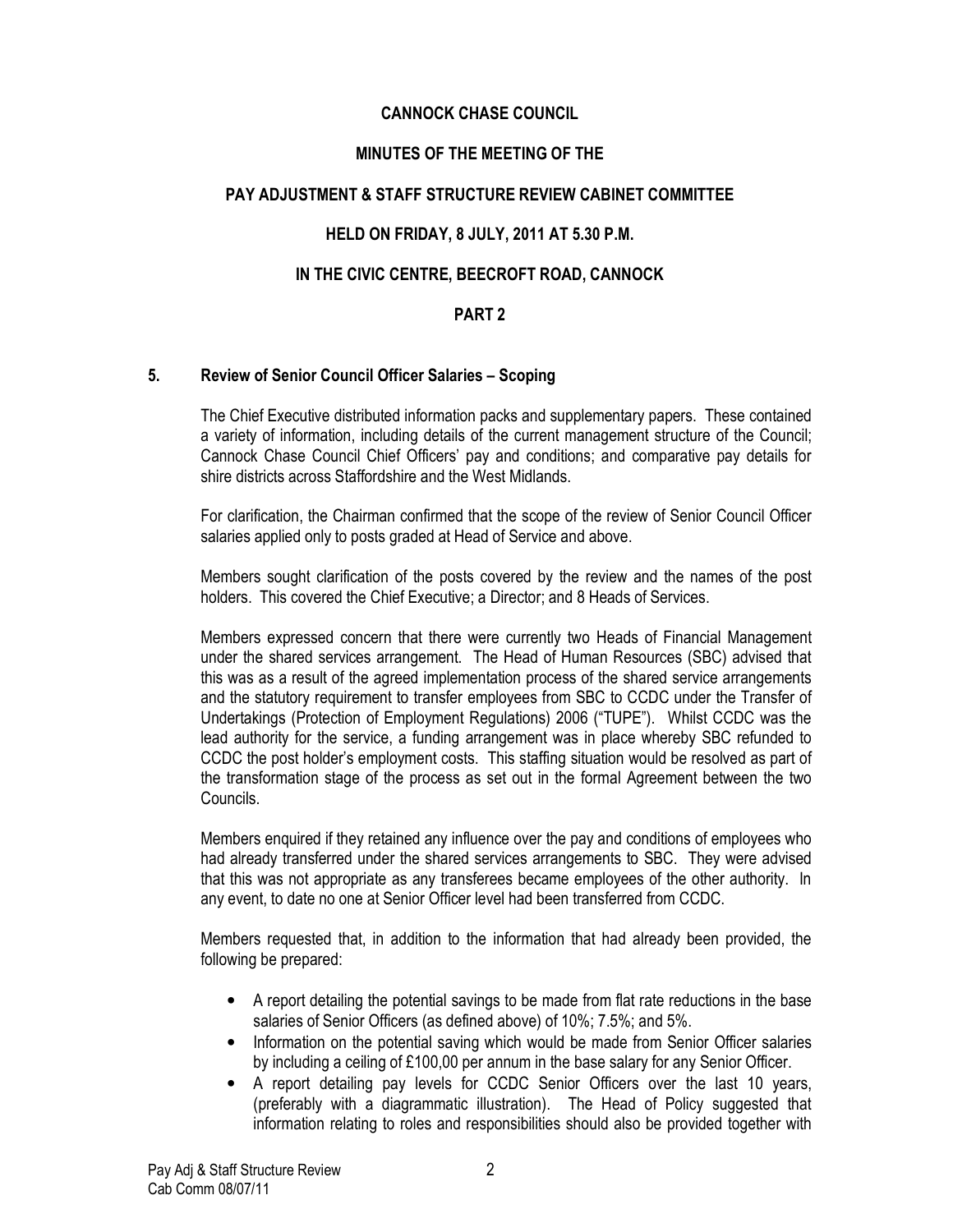the post titles and salaries during the 10 year period in order that Members were able to consider any changes in the proper context. By way of illustration, she cited the example of the previous post of Head of Policy, which was solely policy focussed, compared with the current one which, while sharing the same post title, includes responsibility for partnerships, communications, performance etc.

• The information in respect of Staffordshire and West Midlands Chief Executives' pay be presented in a more comparable form.

In respect of the first request, the Chief Executive advised that for indicative purposes only a 10% reduction would lead to savings in the region of £90K per annum. However a specific calculation could be provided by the Head of Financial Management.

Members also sought clarification as to the mechanisms for adjusting Senior Officers' pay and / or conditions.

The Head of HR (SBC) advised that there was a recognised legislative framework that would need to be followed, including full and appropriate consultation at all stages, with affected groups, individuals and the recognised trade union(s). He reminded Members that any proposals affecting any aspect of an individual's contract of employment, including pay, conditions of service, or continuing employment must have a sound business case, sustainable in an employment tribunal. For example, if it could be proven that an employee's terms and conditions were substantially higher or lower than comparators in the market (i.e. other comparative local authorities in the region); or substantially out of step with the responsibilities of the post, above and beyond those variations that occur from time to time without changing the general nature of the post.

He also reminded Members that CCDC Senior Officers' pay structure had been developed using the nationally recognised Hay Job Evaluation scheme to determine the relative pay band for each post.

#### RESOLVED:

That the Head of Human Resources' (SBC) advice be noted, and the additional information requested be brought back for consideration at the next meeting of the Cabinet Committee.

## 6. Review of Current Staff Structure – Scoping

Members sought clarification in respect of the "Interim" staffing structure.

The Chief Executive advised that the current interim management structure, which had been approved by Council in February 2011, had been developed in part as a result of changes necessary to address savings requirements in the current budget. The said report also committed to review the structure during 2011-12, following the completion of the current phase of shared services and the completion of the outsourcing of leisure management and ensure that the Council had the management capacity required to deliver current and future priorities of the Council.

Members expressed concern regarding the split of their portfolio responsibilities and that in some instances portfolio leaders were working with more than one Head of Service. The Chief Executive advised that the allocation of portfolio responsibilities was a matter for the Leader but acknowledged the current position.